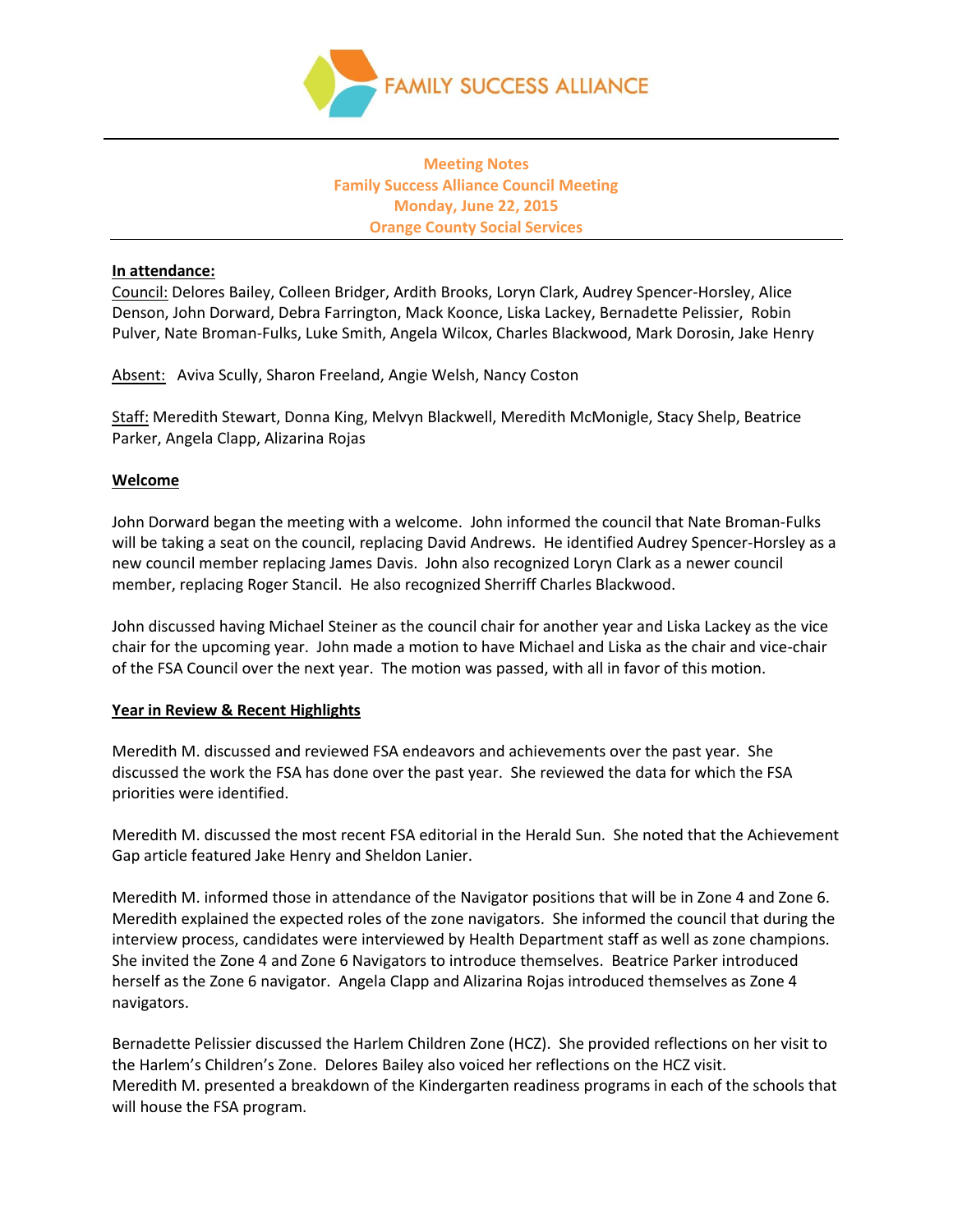Jake Henry explained the Kindergarten readiness program at New Hope Elementary. He explained the plan to enroll 30-35 incoming kindergarteners for the four week program. Kindergarten registration forms were used to identify children who would benefit from the program and include kids with either no formal preschool education, kids assessed as not ready for kindergarten and children in financially disadvantaged neighborhoods. The curriculum is being prepared by the assistant principal of New Hope, along with teachers involved in the program. He informed that breakfast and lunch will be provided to the students. There will be four teachers, and the program aims to have an 8:1 ratio. The focus of the program will be on literacy, math and social skills. OCS will link the program to a state wide kindergarten assessment tool. The program will be evaluated to assess the impact of the program on levels of kindergarten readiness among participants.

Meredith added that Carrboro and Frank Porter Graham Elementary schools recruited via homes visits and phone calls. Both schools based their recruitment on financially-disadvantaged neighborhoods, where children in their schools live. Meredith explained that all program activities (recruitment, program data, and evaluation) will be documented at the end of the summer for assessment.

Mack Koonce informed the council that United Way will be looking forward to the assessment results from the first two FSA programs. United way looks forward to getting a better idea of how many children and families the FSA will serve. He explained that United Way anticipates being a consistent funder for the FSA.

Alice Denson discussed the Parent Literacy Program. This program will be in the same schools that the kindergarten readiness programs will be featured. She informed that the program will attempt to serve 10 parents per school. The program will be designed to keep parents up to speed with what their children are learning in school.

## **Strategic Planning & Building Public Will: Council Involvement**

Meredith S. discussed plans of moving forward. She explained that the goal for the FSA, from now until August 2015, is to develop a collective strategic plan. The FSA Council, zone champions, zone partners, zone stakeholders, health department staff, and zone residents will all play a part in the development of this plan. The priorities that the FSA will keep in mind when developing this plan, is to stay focused on the community's identified priorities and to continue rendering the HCZ's model. After the goals and the prioritization of goals of the strategic plan are identified, then the FSA administrative team (health department staff) will write up/draft a strategic plan.

Mark Dorosin reflected on the importance of having a common language and like talking points among FSA contemporaries. Mark explained that developing a common language optimizes networking opportunities for spreading the word about the FSA and fundraising. The council agreed to work on developing a common FSA elevator pitch at the next Council meeting.

Meredith S. challenged the council to think about how their organizations or those within their networks can support work in the zones. She indicated that this will be a topic at the next council meeting.